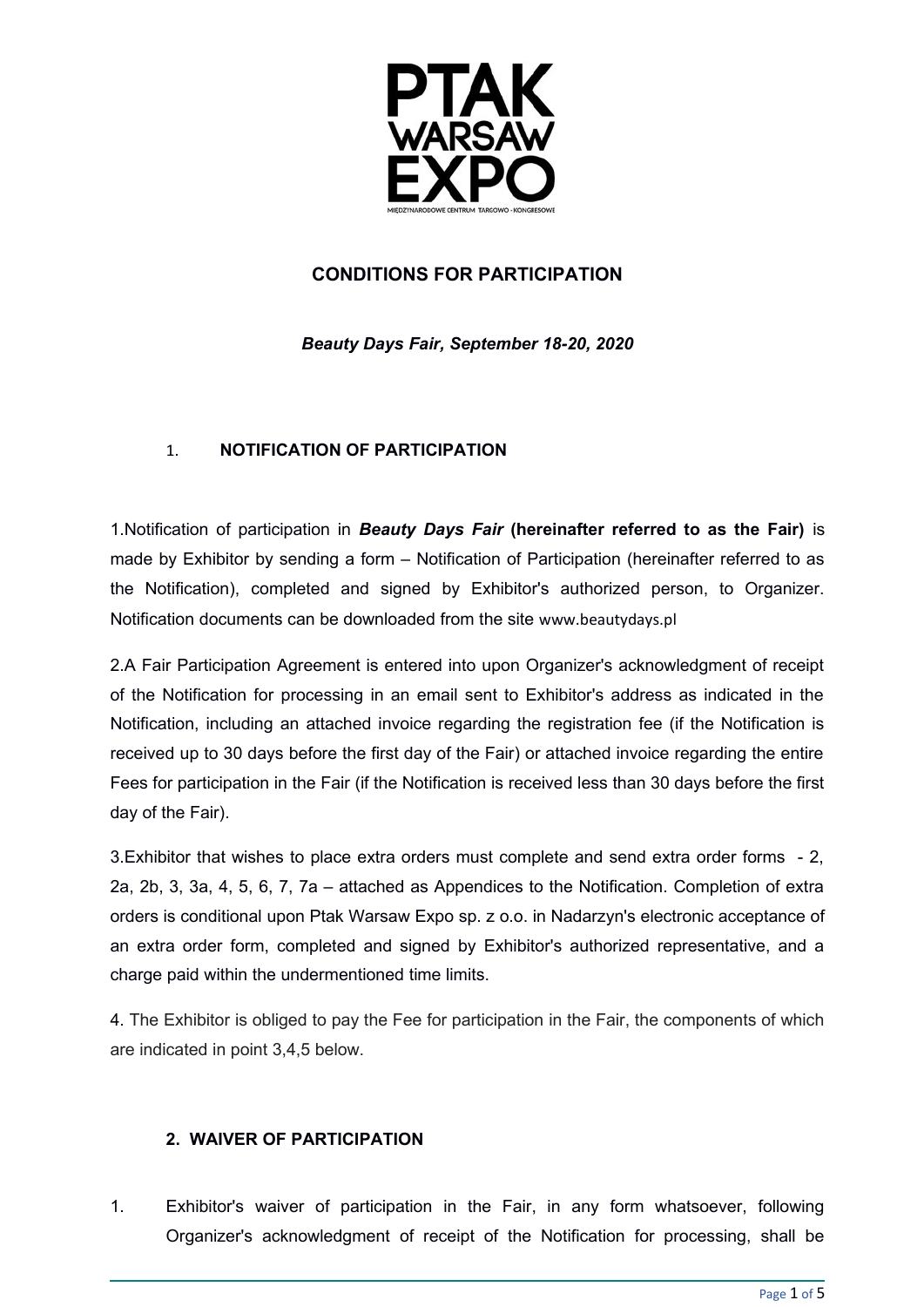ineffective and shall not release Exhibitor from the obligation to make its performance(s). Exhibitor shall be under the aforesaid obligation notwithstanding its actual non-attendance at the Fair. In neither of the foregoing cases shall Organizer be obligated to reimburse any amounts paid by Exhibitor or on behalf thereof with regard to its notification of participation in the Fair. In the event of Exhibitor's non-attendance at the Fair, Organizer shall be empowered to impose on the former a stipulated penalty of 50% of the total amount according to the Notification per day of non-attendance.

## **3. REGISTRATION CHARGE**

1. On payment of the registration charge (120EUR), Exhibitor shall be entitled to make use of the following services rendered by Fair Organizer:

entry in the exhibitors catalogue- https://beautydays.pl (note: Exhibitor must provide Organizer with a pre-written text in the two language versions, including: information on its company – name, telephone/address particulars, logo, and fact file in Polish and English);

Exhibitor's badges for stand personnel (entitling to admission to the Fair)  $$ quantity conditional on a stand's size:

- you get minimum 2 exhibitor's badges with the stand + 1 exhibitor's badge for each 10sqm (For example, if you have a 35 sqm stand you will get 5 badges, if you have a 40 sqm stand you will get 6)

Fair invitation cards for Exhibitor's customers  $-$  quantity as arranged by appointment.

# **4. RENTAL – CHARGE FOR EXHIBITION FLOOR SPACE RELEASED FOR THE DURATION OF THE FAIR**

1. The charge for the exhibition floor space released for the duration of the Fair (excluding the assembly and disassembly days) includes:

- Exhibitor's exploitation of the exhibition floor space,
- exploitation of the common floor spaces,
- facility passageways and hallways kept clean,
- facility security service and fire protection,
- publicity for and promotion of the Fair.

## **5. SERVICE CHARGE FOR ASSEMBLY AND DISASSEMBLY TIME**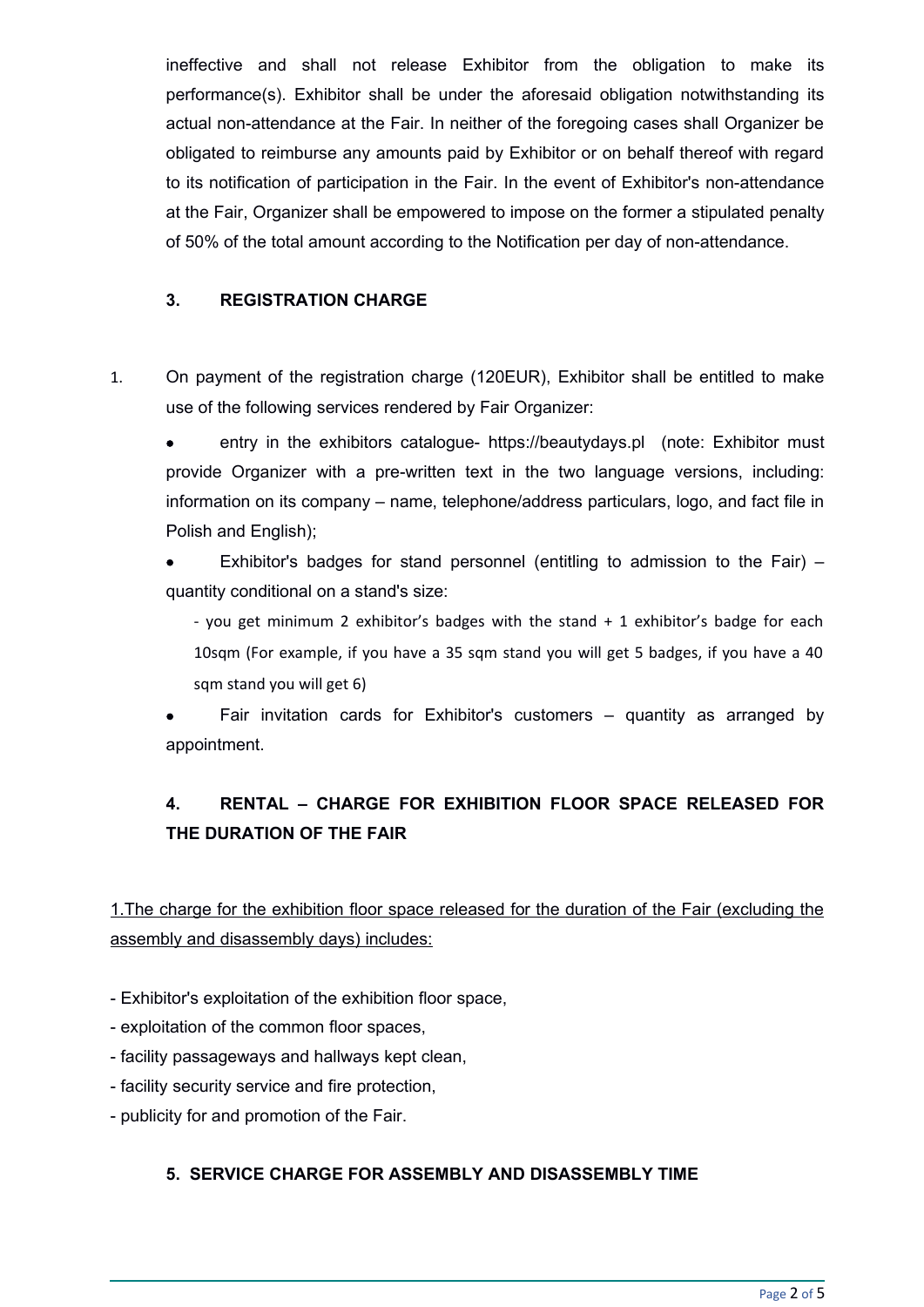- 1. Exhibitor is under obligation to pay Organizer a flat-rate service charge to cover the costs of maintaining the facility operative for the duration of assembly and disassembly. The service charge shall be calculated on the basis of the rate per square meter of the floor space rented by Exhibitor, as specified in the Notification.
- 2. The service charge shall be non-reimbursable and designated for the coverage of the facility protection, power and water connection exploitation and sewage and waste disposal costs.

#### **6. TERMS OF PAYMENT**

1. Exhibitor is under obligation to pay Fee for participation in the Fair, inclusive of the registration and service charges, extra service orders and the remaining amounts as per the Notification, within the following time limits:

a) if the Notification is accepted at least 30 days ahead of the first day of the Fair, Exhibitor must pay:

- the registration charge, within 3 days of the invoice being issued by the Organizer

- the remaining amounts of Fee for participation in the Fair as per the Notification and extra order forms (submitted at least 30 days ahead of the first day of the Fair) and the service charge 30 days ahead of the first day of the Fair;

b) if the Notification is accepted within 30 days prior to the first day of the Fair, Exhibitor must pay:

- Fee for participation in the Fair - the registration and service charges and 100% of the amount as per the Notification, inclusive of that as per the extra service forms, into Organizer's bank account within 7 days of Ptak Warsaw Expo Sp. z o.o.'s acknowledgment of receipt of the Notification for processing, however not later than 7 days ahead of the first day of the Fair.

2. Organizer shall decline to release the exhibition floor space to Exhibitor if the latter has failed to pay all the charges due and payable to the former under the Fair Participation Agreement – until the payment thereof. The release of the stand to Exhibitor shall be conditional upon the full payment of the amounts due as per the Notification (Fee for participation in the Fair) in its entirety, i.e. inclusive of the registration and service charges, the charge for the exhibition floor space released and the charge for the extra services, as evidenced by the payment confirmation or effected upon arrival at the facility. Should all the amounts due as per the Notification in its entirety not be paid in full, Ptak Warsaw Expo sp. z o.o. in Nadarzyn shall not be liable for declining to release the stand to Exhibitor towards the latter or any third party in any manner whatsoever.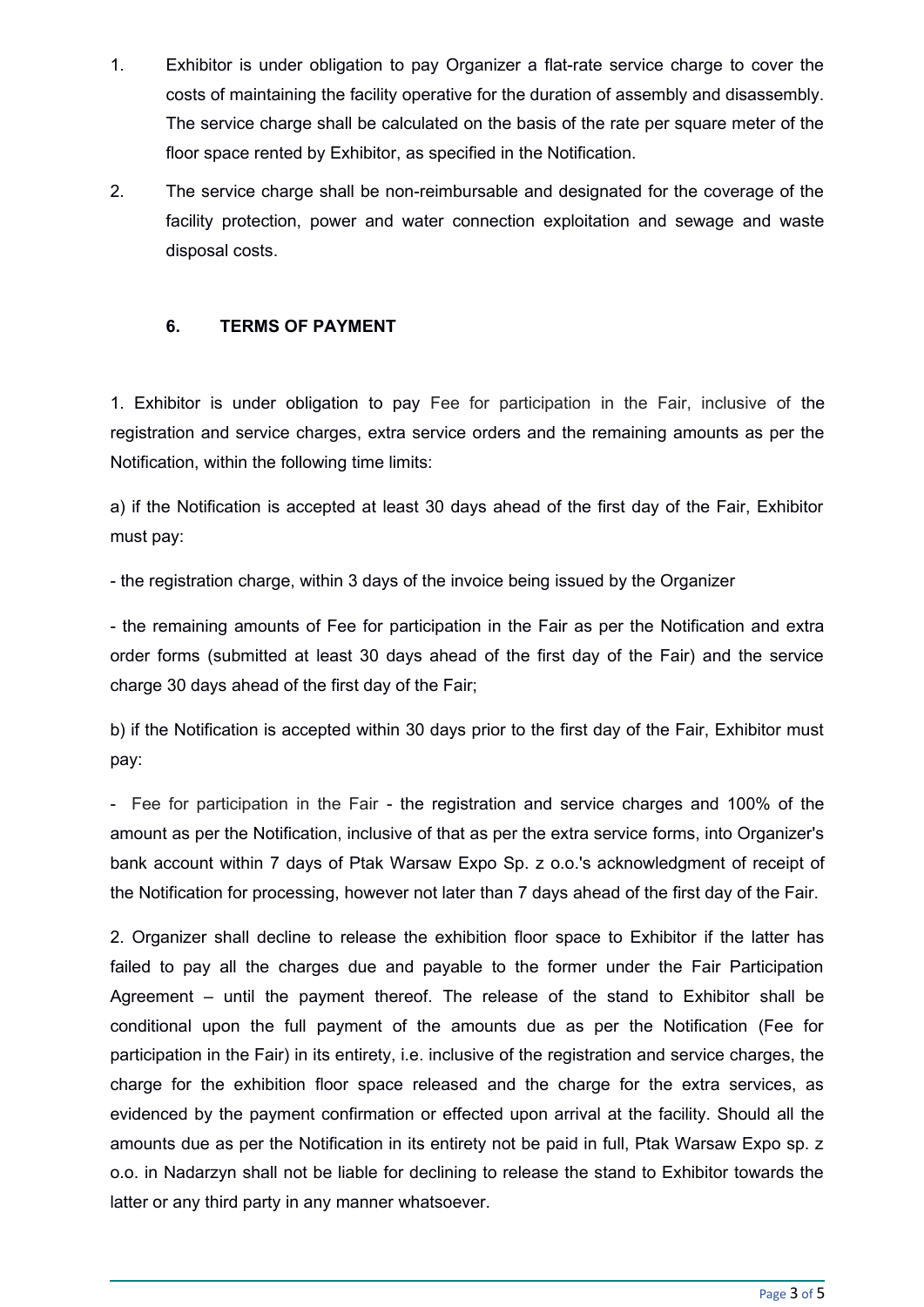3. If the release of the exhibition floor space to Exhibitor is declined on the grounds of its failure to pay all the amounts due and payable to Organizer as per the Notification, as stipulated in sec. 2 hereinabove, Organizer shall be empowered to retain all the amounts paid by Exhibitor thus far, in which case the latter shall not be entitled to claim the reimbursement thereof. Furthermore, should all the amounts due and payable to Organizer as per the Notification not be paid thereto, it shall be empowered to withdraw from the Agreement, effective ex nunc, until the first day of the Fair. An Agreement withdrawal notice may be sent electronically to the email address indicated in the Notification. Should Organizer exercise the aforesaid right to withdraw from the Agreement, Exhibitor shall be under obligation to pay it a stipulated penalty of 50% of the total gross amounts due as per the Notification within 3 days of a demand note.

4. Should Exhibitor be in default of payment of any part of the remuneration, Organizer shall be further entitled to receive default interest to an amount as stipulated in the Act on Payment Terms in Commercial Transactions.

5. Exhibitor's failure to pay all the amounts due for the participation in the Fair shall empower Organizer, as per clause 6, secs. 2 and 3, hereinabove, to decline the former's participation in the Fair, further revoking Exhibitor's right to lay any claims on such grounds, claiming the reimbursement of any amounts paid included.

## **7. SECURITY**

1. Organizer shall not be liable for any personal accidents or damage to exhibit items on the premises of the Fair before, during or after the Fair.

2. Exhibitor is under obligation to safeguard its own exhibit items against possible damage during the exhibition hours, as well as to secure them in a manner preventing damage thereto before the exhibition closing time.

3. Organizer shall not be held liable for power or water cuts, or any damage caused due to reasons attributable to force majeure such as a strike, riot, fire, stroke of lightning, windstorm, flood, hail, or rain. The foregoing shall also apply to a period following the closure of the Fair, throughout which the exhibit items and equipment shall remain on the premises thereof.

## **8. COMPLAINTS AND CLAIMS**

1. Any complaints or claims arising from the participation in the Fair should be laid in writing by the last day of the Fair at the latest. No complaints or claims shall be accepted upon expiration